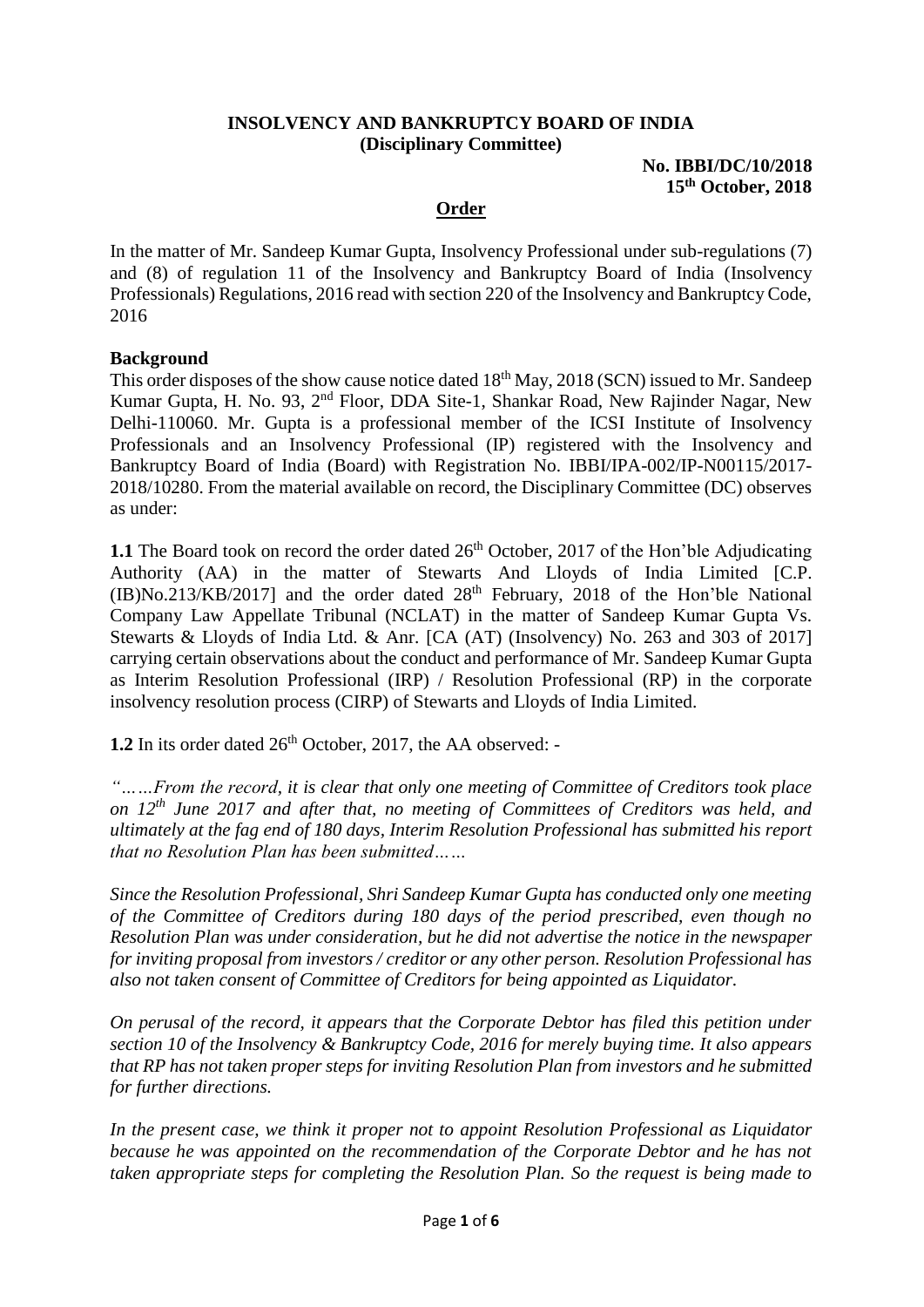*Insolvency & Bankruptcy Board of India for recommending a name of Resolution Professional for being appointed as Liquidator."*

**1.3** Mr. Gupta preferred an appeal against the order dated 26<sup>th</sup> October, 2017 of the AA before the NCLAT asserting that he alone can be appointed as liquidator in the matter in terms of section 34(1) of the Insolvency and Bankruptcy Code, 2016 (Code). In disposing of the appeal vide order dated 28<sup>th</sup> February, 2018, the NCLAT observed as under:

*"9… The Adjudicating Authority also noticed that within 180 days only one meeting of the 'Committee of Creditors' took place on 12th June, 2017 and thereafter no progress was made as no meeting of 'Committee of Creditors' was held. Ultimately just before completion of 180 days, the 'Resolution Professional' submitted his report that no 'Resolution Plan' has been submitted by any 'Resolution Applicant'.*

*10…. but as we find that the Adjudicating Authority was not satisfied with the performance of the 'Resolution Professional', we hold that the Adjudicating Authority was well within its jurisdiction to engage another person as 'Resolution Professional' or 'Liquidator."*

**1.4** Vide letter dated 19<sup>th</sup> March, 2018, the Board sought response of Mr. Gupta on observations of the AA and the NCLAT. After considering the response vide mails dated  $27<sup>th</sup>$  and  $28<sup>th</sup>$  March, 2018, it formed a *prima facie* opinion that Mr. Gupta has contravened certain provisions of the Insolvency and Bankruptcy Board of India (Insolvency Professionals) Regulations, 2016 (IP Regulations). Accordingly, it issued the SCN. Mr. Gupta replied to the SCN vide letter dated 8<sup>th</sup> June, 2018. He availed an opportunity of personal hearing before the DC on 20<sup>th</sup> July, 2018 along with learned Counsel, Mr. Alok Dheer.

# **Alleged Contraventions**

**2.** The DC observes that though the genesis of the SCN is the order of the AA, it did not carry all contraventions observed in the said order. For example, the order had observed that Mr. Gupta did not advertise the notice in the newspaper for inviting proposal from investors / creditors. Mr. Gupta has, in his response dated  $27<sup>th</sup>$  and  $28<sup>th</sup>$  March, 2018 to the Board, clarified that he, in fact, did invite resolution plans through advertisements in newspapers and submitted evidence of the same. On probably being satisfied of the explanation, the Board did not pursue this contravention through the SCN. This order deals only with the contraventions alleged in the SCN, and not the alleged contraventions observed in the order of the AA. A summary of contraventions alleged in the SCN, Mr. Gupta's written and oral submissions thereon and the findings of the DC are as under:

**2.1 Contravention**: Mr Gupta, as IRP/RP conducted only one meeting of the CoC during the entire CIRP, particularly when many decisions are required to be taken with the approval of the CoC, including decision to approve a resolution plan or to liquidate the corporate debtor.

**Submission**: Neither the Code nor the Insolvency and Bankruptcy Board of India (Insolvency Resolution Process for Corporate Persons) Regulations, 2016 (CIRP Regulations) mandate any particular number of meetings of the committee of creditors (CoC) during a CIRP. Regulation 18 of the CIRP Regulations provides for meetings of the CoC, when the RP considers it necessary or there is a request to that effect by members of the CoC representing thirty-three per cent of voting rights. He did not consider it necessary to have further meetings to save expenses so that realisation would be higher during the liquidation. The CoC had only operational creditors who were of the view that land monetization was the only option available. Further, he did not receive any request from members of the CoC for a meeting.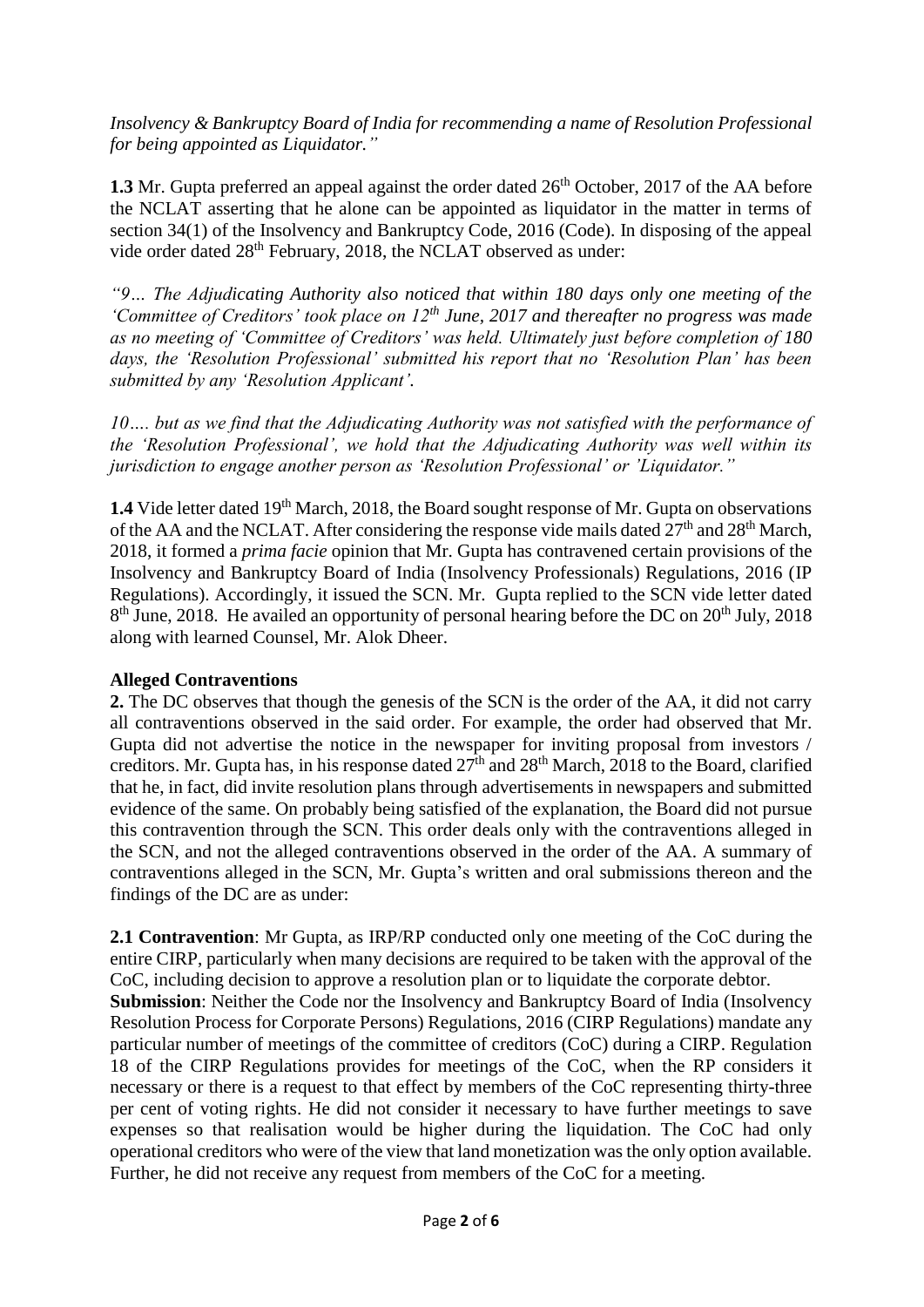Finding: It is difficult to appreciate that the RP did not consider it necessary to have even one meeting (There was a meeting when he was IRP) of the CoC during the entire CIRP. He did not feel the need even when he did not receive a single resolution plan. He did not feel the need to seek the views of the CoC whether it needed an extension of time permissible under the Code for completion of the CIRP or whether it wanted liquidation of the corporate debtor. As an IP, he is well aware of the remit of CoC and of an IP. He did not receive a request for the meeting of the CoC is a lame excuse, particularly when the CoC comprised only operational creditors. He stepped into the shoes of the CoC and unilaterally decided that no resolution was possible, and he needed to preserve the value to ensure better realisation from liquidation. Therefore, Mr. Gupta failed to act in the best interests of the corporate debtor and creditors. On the contrary, he pursued his own interest vigorously. As the IRP, he felt the need for and had a meeting of the CoC to seek approval for his appointment as RP. He went on an appeal to the NCLAT to assert his right to act as liquidator, when the AA did not allow him because of his conduct and performance.

**2.2 Contravention**: Mr. Gupta was appointed as IRP. His appointment as RP required approval of the CoC by 75% of voting share, while he received only 73.42% of voting share of the CoC before the closure of e-voting window. Therefore, he could not have been appointed as RP. **Submission**: Mr. Gupta received additional votes through e-mail after voting window was closed, taking the voting share from 73.42% to 78.93%. He provided full details of voting to the AA, which approved his appointment as RP. He has cited the order dated  $15<sup>th</sup>$  September, 2017 of the AA in the matter of Raj Oil Mills Limited where the AA confirmed the appointment of the RP despite having obtained 61.84% of votes with an observation that the votes cast in favour are in excess of the votes cast against. He has also cited the order dated 18<sup>th</sup> April, 2018 of the AA in the matter of RBL Bank Ltd. Vs. MBL Infrastructures Ltd. where the AA approved a resolution plan which received 68.5% of favourable votes during the e-voting window and additional 10% votes through e-mail after e-voting window was closed.

Finding: The DC observes from the progress report dated 15<sup>th</sup> July, 2017 that Mr. Gupta received certain votes by e-mail after closure of voting window. He did not hide any relevant information from the AA. After considering the said progress report, the AA appointed him as RP. Where the AA has appointed him as RP after having full facts about voting, it is not advisable to allege irregularity in his appointment as RP.

**2.3 Contravention**: Mr. Gupta was appointed as IRP vide order dated 1<sup>st</sup> May, 2017 of the AA. He was required to appoint valuers within seven days of his appointment. However, it appears from  $4<sup>th</sup>$  progress report dated  $8<sup>th</sup>$  September, 20187 that Mr. Gupta received valuation reports only in August, 2017. This indicates that he failed to either appoint the valuers within seven days of his appointment as IRP or follow up with them for valuations. Consequently, the information memorandum carrying the liquidation value was not submitted to the members of the CoC within fourteen days of the first meeting of the CoC.

**Submission**: There was a delay of two days in appointment of valuers. Given that it was in the initial days of the implementation of the Code and there was not much clarity about the availability of registered valuers as section 247 of the Companies Act, 2013 dealing with registered valuers were not notified, the delay of two days was incidental. The valuers took a little longer time as ascertainment of liquidation valuation of assets was an entirely new concept for them and the assets to be valued were located at multiple places in different States such as West Bengal, Jharkhand, and Maharashtra.

**Finding**: In the initial days of a new law, a minor delay of two days in appointment of valuers is not serious enough to attract a penal action. Mr. Gupta has also provided details of follow up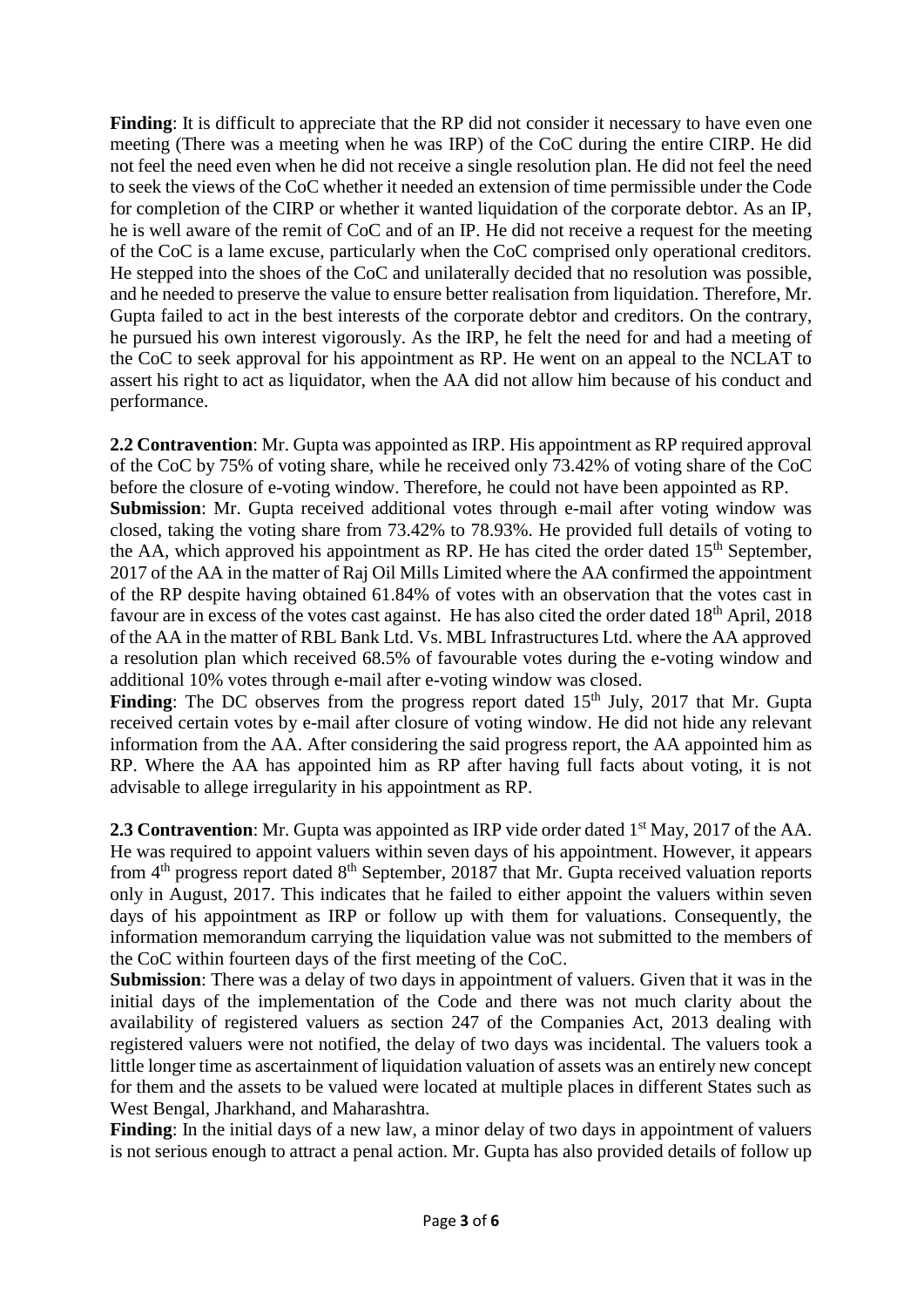with valuers for obtaining valuation reports. Though Mr. Gupta could have done better, the lapse is explicable.

**2.4 Contravention**: The fact that Mr. Gupta did not receive any resolution plan was not informed to the CoC. Instead of working for resolution of the corporate debtor, he worked for its liquidation.

**Submission**: Despite his efforts, Mr. Gupta did not receive any resolution plan. He brought the fact of non-receipt of any resolution plan to the notice of the AA through the progress report.

Finding: A limited liability firm is a contract between equity and debt. As long as debt is serviced; equity, represented by a Board of Directors, has complete control of the firm. When the firm fails to service the debt, control of the firm shifts to creditors, represented by a Committee of Creditors (CoC) for resolving insolvency. The CoC alone is entitled under the Code to decide the fate of the corporate debtor, whether through resolution or liquidation. The Code empowers and facilitates the CoC to decide the fate of the corporate debtor and consequently of its stakeholders. The institution of IP is a key facilitatation. An IP, who is appointed by the AA on the recommendation of the CoC, can not substitute itself for the CoC. It is for the CoC to decide whether it needs additional time for resolution or to liquidate the corporate debtor. Mr. Gupta kept the CoC in dark for months, in fact, the entire duration when he was the RP. The contention that Mr. Gupta made the best efforts to receive resolution plans is preposterous. He issued advertisement on  $15<sup>th</sup>$  September, 2017 inviting resolution plans by 25th September, 2017 and thereby expected a resolution plan within 10 days! He did not share the most critical information (whether any resolution plan has been received or not) in a CIRP with the CoC. While he deprived the CoC of its rights to resolve insolvency of the corporate debtor, he pursued his appointment as RP and as liquidator and worked to preserve value for better realisation from liquidation. It is obvious that he worked for liquidation.

# **Order**

**3.** Mr. Gupta has submitted that the NCLAT has held that there was no misconduct on his part and hence the SCN should be dropped. The DC, however, notes the observation of the NCLAT: "… *the observations made in the impugned order should not be construed to be misconduct on the part of the appellant*, …". It also notes that the SCN carries specific allegations and remit of the DC is limited to examination of the SCN.

**3.1** The Bankruptcy Law Reform Committee, which conceptualised the Code, has visualised the role of the IP vis-à-vis that of the CoC. It made the following observations in this regard:

a. *"For the 180 days for which the IRP is in operation, the creditors committee will analyse the company, hear rival proposals, and make up its mind about what has to be done.";* 

*b. "These Insolvency Professionals will be delegated the task of monitoring and managing matters of business by the Adjudicator, so that both creditors and the debtor can take comfort that economic value is not eroded by actions taken by the other. The role of the professional is also critical to ensure a robust separation of the Adjudicator's role into ensuring adherence to the process of the law rather than on matters of business, while strengthening the efficiency of the process.";*

*c. "With a creditor committee in place, the RP has a wider role, in addition to monitoring and supervising the entity, and controlling its assets. In carrying out this role, if there are questions of business that arise, she can call on the creditors committee to give clarification or guidance on how she can proceed."; and*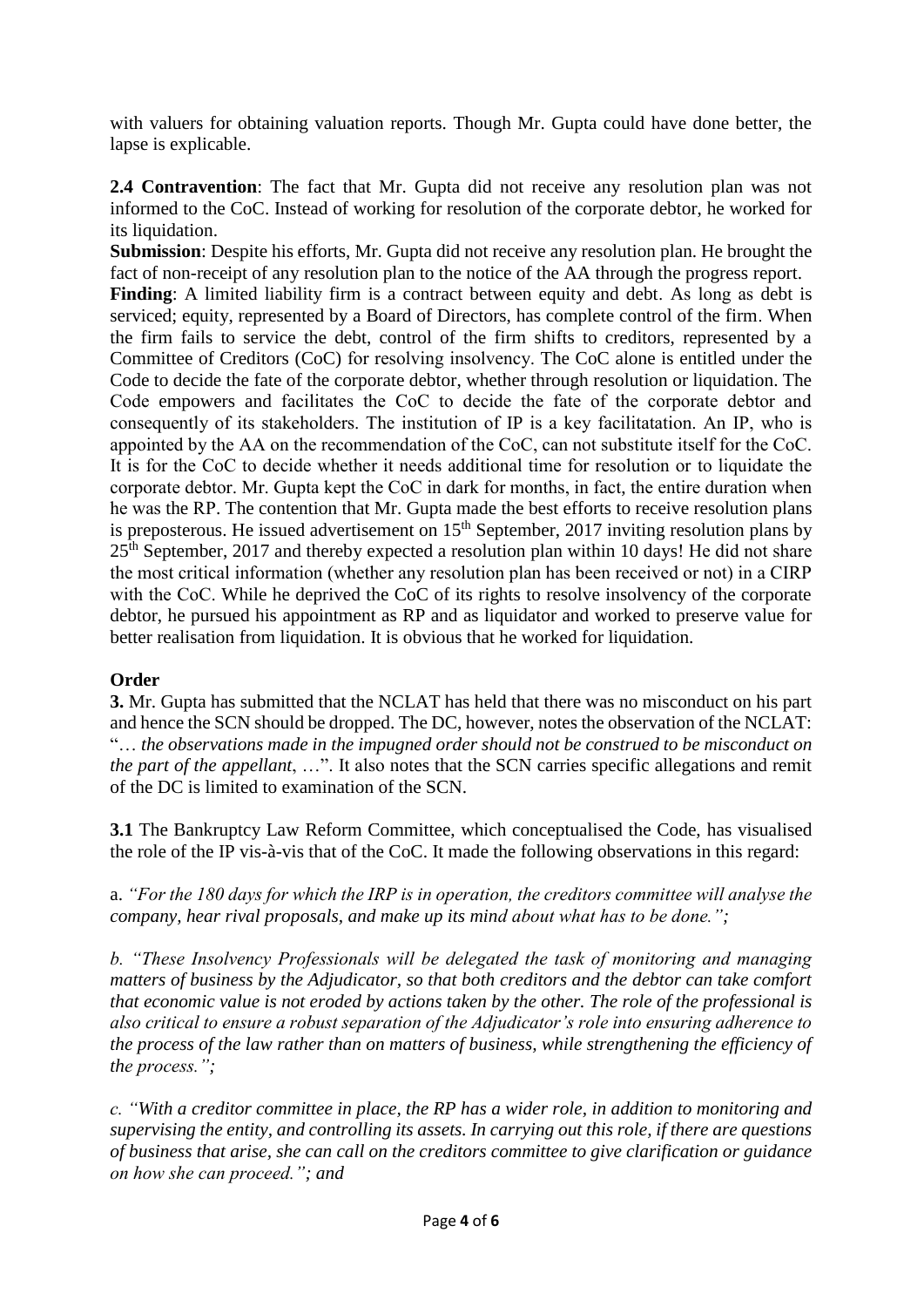# *d. "The creditors committee will have the power to decide the final solution by majority vote in the negotiations.".*

**3.2** A corporate debtor undergoing CIRP represents interests of several stakeholders. Many of them pin their hopes on the outcome of the CIRP. The Code assigns specific responsibilities in a CIRP to various constituents. An IP has the responsibility to run the corporate debtor as a going concern and conduct the entire CIRP. He has responsibility to run the process and assist the CoC in making business decisions such as resolution and liquidation. It is the CoC only which can decide if and how insolvency of a corporate debtor is to be resolved or it must be liquidated. It is not the job of an IP to take a decision, directly or indirectly, or by omission or commission, for or on behalf of the CoC or substitute itself for CoC. In the instant case, Mr. Gupta deprived the CoC of its right to decide the fate of the corporate debtor and thereby pushed the corporate debtor into liquidation. Probably, Mr. Gupta does not know the full implications of what he did.

**3.3** It is difficult to appreciate the contention of Mr. Gupta that no law required him to have a certain number of meetings of the CoC and, therefore, he did not violate any law. It cannot be appreciated in the context of either the basic premise of the Code which provides a market mechanism for resolution of insolvency nor the role envisaged in the Code for an enlightened and empowered IP having the responsibility to run the corporate debtor as a going concern and conduct the entire CIRP. Mr. Gupta did not have a single meeting of the CoC in his term as the RP. How does one justify that the CoC has no role whatsoever in a CIRP? The Code envisages definite roles for different constituents. It is unimaginable that a constituent does not play its role or is not allowed to play its role or encroaches upon another's role. By not allowing and facilitating the CoC to play its rightful role, Mr. Gupta has dealt a fatal blow to the basic premise of the Code. He also failed to protect the interests of the corporate debtor and creditors and stepped into the shoes of the CoC. Therefore, Mr. Gupta has contravened provisions of sections 31(2) and 208(2)(a) of the Code read with regulation  $7(2)(a)$  and  $7(2)(g)$  of the IP regulations and clauses 9, 10, 12, 14, 15 of the Code of Conduct.

**3.4** The DC is conscious of the fact that the insolvency regime is new in India. The institution of insolvency profession is new and emerging. This CIRP is the very first assignment of Mr. Gupta. He has tendered an unconditional apology for all his inadvertent and unintentional errors in his understanding. Further, the role of an IP in India is significantly different from that in matured jurisdictions, particularly in the UK. These may call for some leniency.

**3.5** In view of the above, the Disciplinary Committee, in exercise of the powers conferred under section 220 (2) of the Code read with sub-regulations (7) and (8) of regulation 11 of the Insolvency and Bankruptcy Board of India (Insolvency Professionals) Regulations, 2016, hereby:-

(i) imposes on Mr. Gupta a monetary penalty equal to one hundred percent of the total fee payable to him as IRP and as RP in the CIRP of Stewarts & Lloyds of India Ltd. and directs him to deposit the penalty amount by a crossed demand draft payable in favour of the Insolvency and Bankruptcy Board of India within 30 days of the issue of this order. The Board in turn shall deposit the penalty amount in the Consolidated Fund of India; and

(ii) directs Mr. Gupta to undergo the pre-registration educational course specified under regulation 5(b) of the Insolvency and Bankruptcy Board of India (Insolvency Professionals) Regulations, 2016 from his Insolvency Professional Agency to improve his understanding of